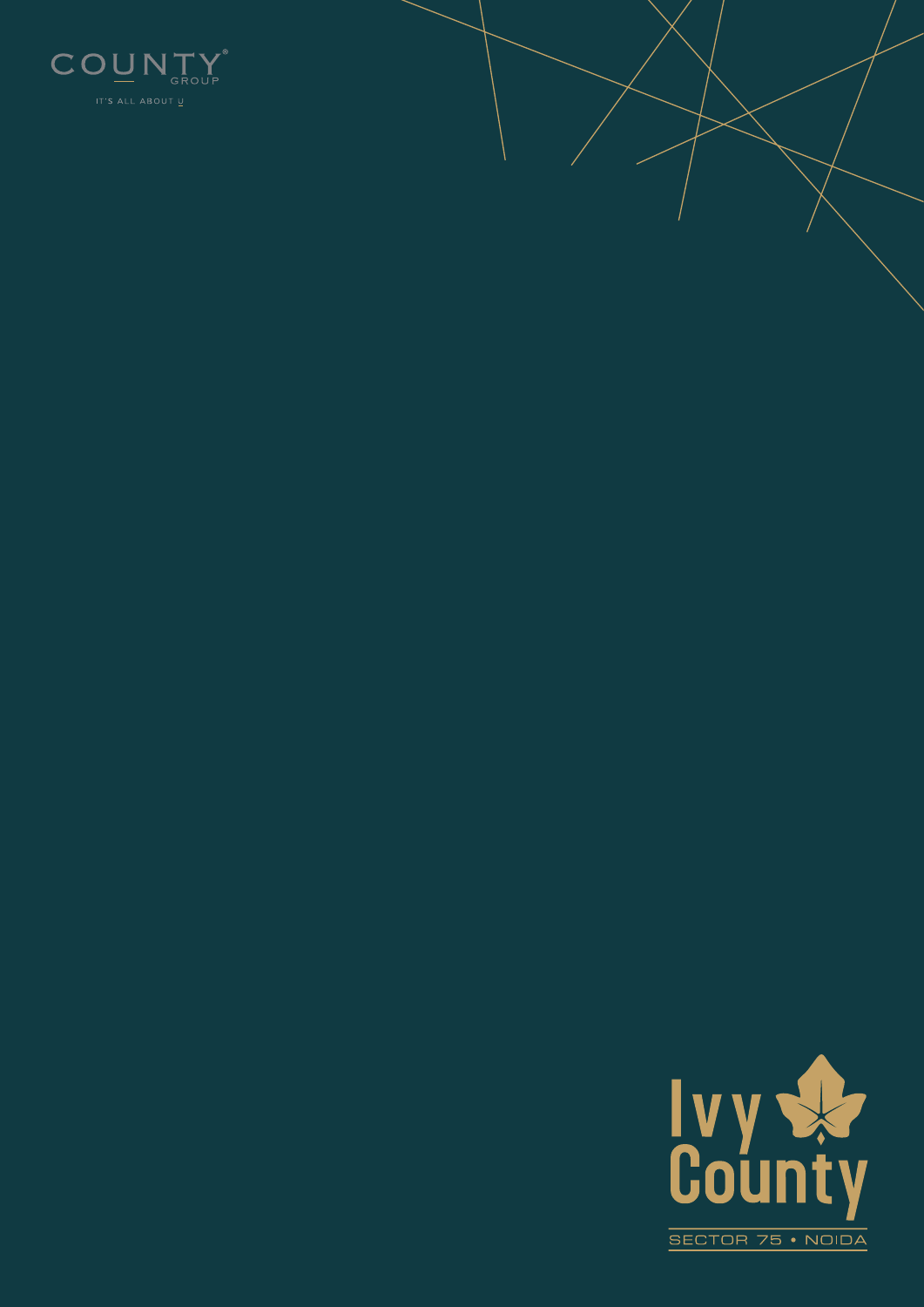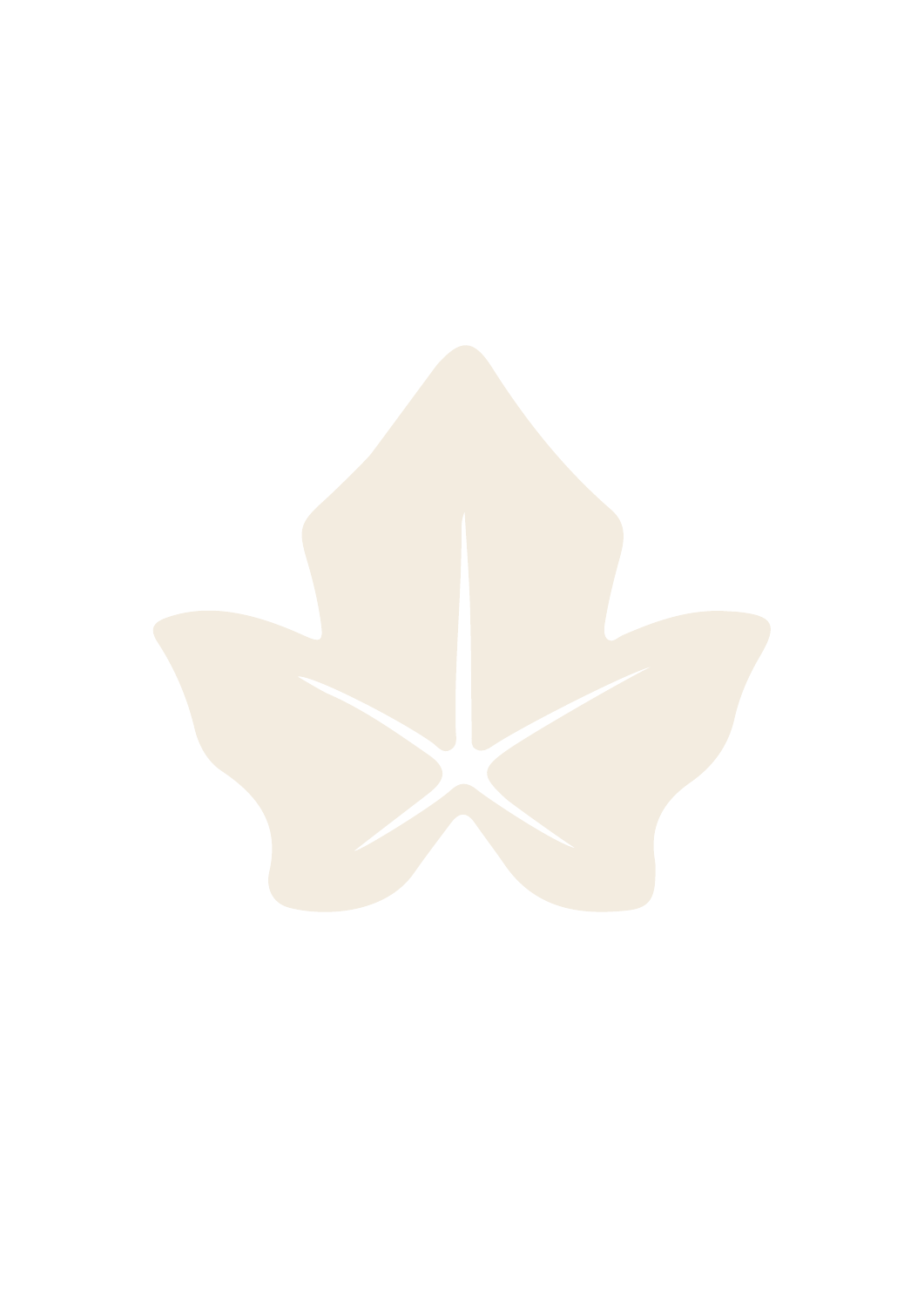### To,

PERFECT MEGASTRUCTURE PRIVATE LIMITED,

Registered office at F-58, 2nd Floor, Jagat Puri, Near Gyan Sarovar School, Delhi-51

Dear Sirs.

I / We, the applicant (s) herein am / are desirous of allotment of a Residential Apartment / Commercial Space in the Group Housing Project, "IVY COUNTY" to be constructed / under construction by the Promoter on the Group Housing Plot No. GH-15, ECO City, Sector - 75, Noida, Distt. Gautam Budh Nagar, U.P., by you.

I / We agree and undertake to pay the agreed total price of the apartment / commercial space / unit in lump-sum as down payment / by way of installments as per the agreed payment plan mentioned herein below together with all other dues and charges / levies etc. as stipulated in this application / as may be payable as per the detailed terms of Letter of Allotment / Agreement for Sale / Sub-Lease, duly explained to me / us by the Promoter and clearly understood by  $me$  / us.

My/Our particulars are given below for your reference and record:

| MAIN APPLICANT                                                                                           |
|----------------------------------------------------------------------------------------------------------|
| Name:                                                                                                    |
| S/o / D/o / W/o:                                                                                         |
| Date of Birth:<br>Nationality:                                                                           |
| PAN No.:<br>Aadhar No.                                                                                   |
| Residence Address : _<br>the contract of the contract of the contract of the contract of the contract of |
|                                                                                                          |
|                                                                                                          |
| Office Address :                                                                                         |
| Mobile No 2 :<br>Mobile No 1:<br>Off.                                                                    |
| $E$ Mail Id:                                                                                             |
| CO APPLICANT                                                                                             |
| Name:                                                                                                    |
| S/o / D/o / W/o:                                                                                         |
| Date of Birth:<br>Nationality : __                                                                       |
| PAN No.:<br>Aadhar No.                                                                                   |
| Residence Address :                                                                                      |
|                                                                                                          |
|                                                                                                          |
| Office Address :                                                                                         |
| Off.<br>Mobile No 1<br>Mobile No 2                                                                       |
| E Mail Id:                                                                                               |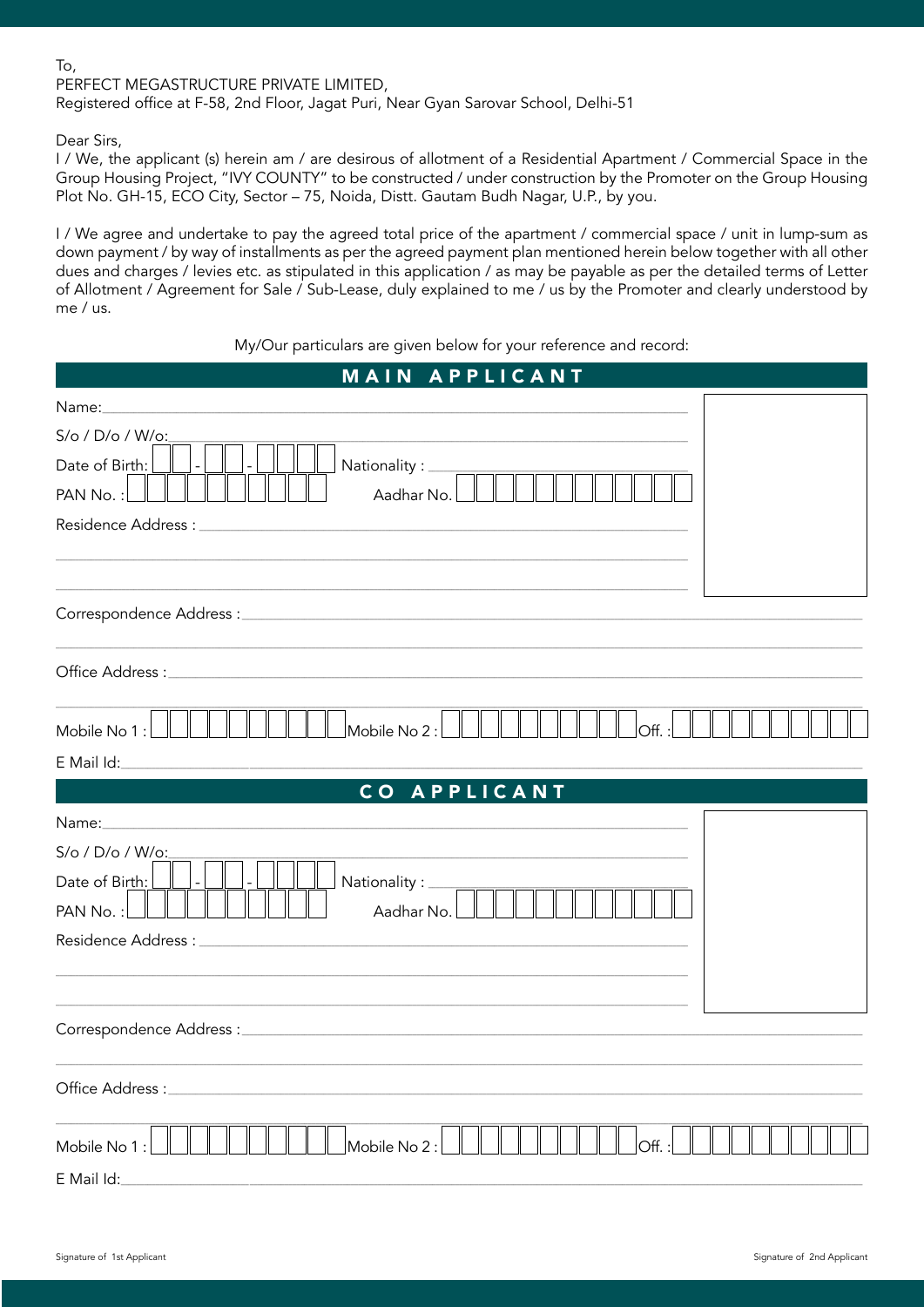## COMPANY/FIRM/LLP AS APPLICANT

|                                                                                  | Date of incorporation $\boxed{\Box}$ - $\boxed{\Box}$ - $\boxed{\Box}$ |  |                |  |                                                                                                                               |                    |  |                 |
|----------------------------------------------------------------------------------|------------------------------------------------------------------------|--|----------------|--|-------------------------------------------------------------------------------------------------------------------------------|--------------------|--|-----------------|
|                                                                                  |                                                                        |  |                |  |                                                                                                                               |                    |  |                 |
|                                                                                  |                                                                        |  |                |  |                                                                                                                               |                    |  |                 |
|                                                                                  |                                                                        |  |                |  |                                                                                                                               |                    |  |                 |
|                                                                                  |                                                                        |  |                |  |                                                                                                                               |                    |  |                 |
|                                                                                  |                                                                        |  |                |  |                                                                                                                               |                    |  |                 |
|                                                                                  |                                                                        |  |                |  |                                                                                                                               |                    |  |                 |
|                                                                                  | Company/Firm/LIP PAN Card (Mandatory)                                  |  |                |  |                                                                                                                               |                    |  |                 |
| Corporate Identification Number (CIN)<br>$\parallel$ $\parallel$ (If applicable) |                                                                        |  |                |  |                                                                                                                               |                    |  |                 |
|                                                                                  | Director Identification Number (DIN)                                   |  |                |  |                                                                                                                               |                    |  | (If applicable) |
|                                                                                  | <u> 1989 - Johann Stein, mars an t-Amerikaansk kommunister (</u>       |  | <b>DETAILS</b> |  | OF APARTMENT                                                                                                                  |                    |  |                 |
|                                                                                  | Date of Booking ____________________                                   |  |                |  |                                                                                                                               |                    |  |                 |
|                                                                                  |                                                                        |  |                |  |                                                                                                                               |                    |  |                 |
|                                                                                  |                                                                        |  |                |  | Super Area _______________Sq. Mtr. ___________________Sq. Ft. • Builtup Area ________________Sq. Mtr __________________Sq.Ft. |                    |  |                 |
|                                                                                  |                                                                        |  |                |  | Carpet Area ______________Sq. Mtr. __________________Sq. Ft. • Balcony Area ________________Sq. Mtr. ________________Sq. Ft.  |                    |  |                 |
|                                                                                  |                                                                        |  |                |  | Terrace Area _____________Sq. Mtr. ___________Sq. Ft. if any • Payment Plan __________________________________                |                    |  |                 |
|                                                                                  |                                                                        |  |                |  | <b>COSTING</b>                                                                                                                |                    |  |                 |
|                                                                                  | S. No. Particulars                                                     |  |                |  |                                                                                                                               | Amount (in Rupees) |  |                 |
| $\mathbf{1}$                                                                     | <b>Basic Sale Price</b>                                                |  |                |  |                                                                                                                               | $\ddot{\cdot}$     |  |                 |
|                                                                                  | 2 Additonal Charges                                                    |  |                |  |                                                                                                                               |                    |  |                 |
| 3                                                                                | Total Cost*                                                            |  |                |  |                                                                                                                               |                    |  |                 |
| 4                                                                                | GST/Taxes                                                              |  |                |  |                                                                                                                               | $\ddot{\cdot}$     |  |                 |
| 5                                                                                | <b>IFMS</b>                                                            |  |                |  |                                                                                                                               |                    |  |                 |
| 6                                                                                | <b>Total Cost Including Taxes</b>                                      |  |                |  |                                                                                                                               | $\vdots$           |  |                 |
|                                                                                  |                                                                        |  |                |  | * Taxes & levies & other government dues shall be charged as per government rules.                                            |                    |  |                 |
|                                                                                  |                                                                        |  |                |  | The total cost includes the following as part of a package deal without payment of any charges in respect thereof:            |                    |  |                 |
|                                                                                  | Sl. No. Facility / Amenity                                             |  |                |  |                                                                                                                               |                    |  |                 |
| 1                                                                                | Club Membership                                                        |  |                |  |                                                                                                                               |                    |  |                 |
| 2                                                                                | Lease Rent                                                             |  |                |  |                                                                                                                               |                    |  |                 |

- $\overline{3}$ Parking Type & Number of Parking
- $\overline{4}$ Power Backup of\_\_\_\_\_ KVA
- $5\phantom{a}$ Other Facility (if any)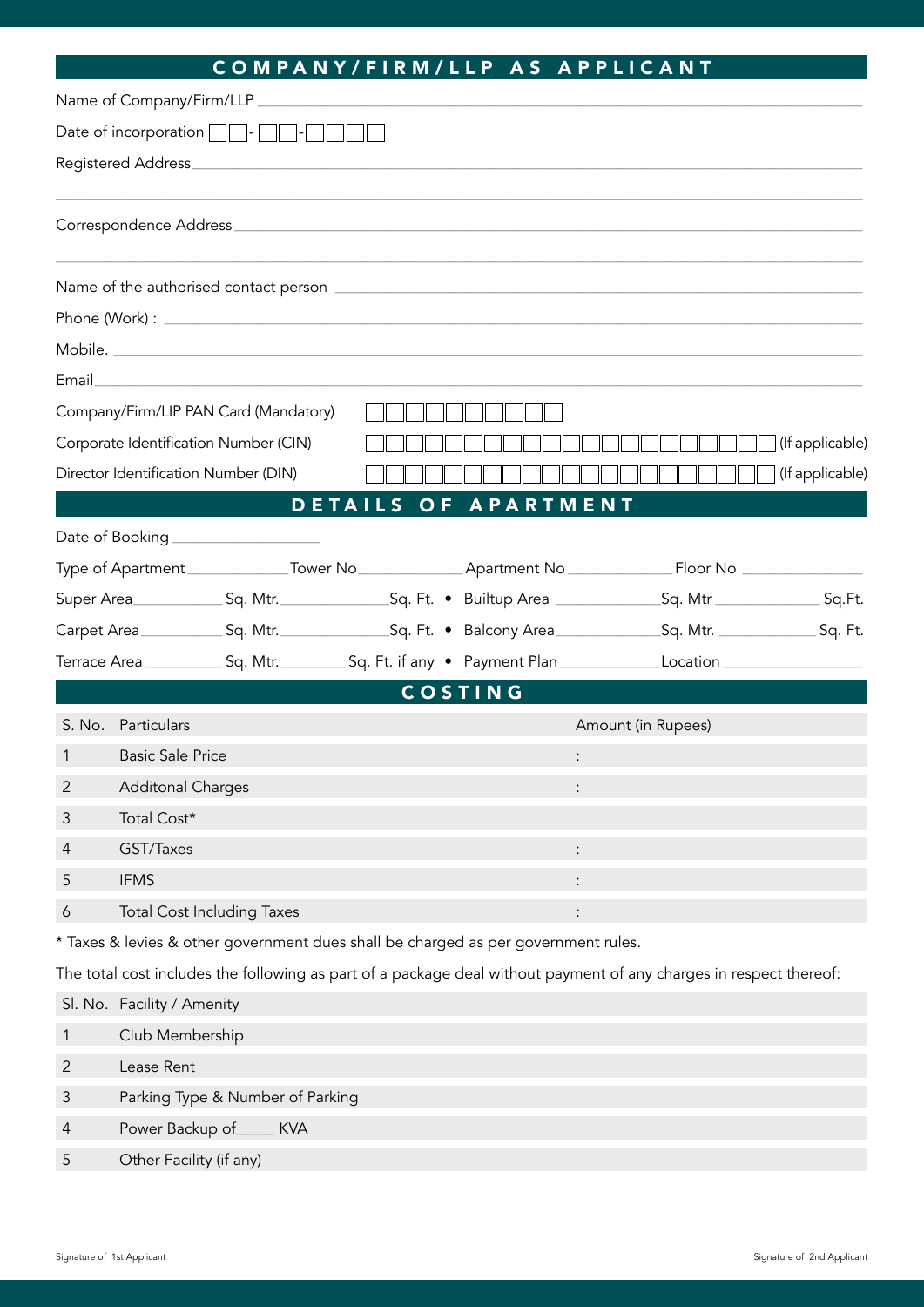# PAYMENT PLANS

| <b>DOWN PAYMENT PLAN</b>                                                   |     |  |
|----------------------------------------------------------------------------|-----|--|
| On Booking                                                                 | 10% |  |
| Within 30 Days of Booking                                                  | 85% |  |
| On Offer of Possession (with 100% IFMS)                                    | 5%  |  |
| <b>SPECIAL 25 PLAN (25 : 25 : 25 : 25)</b>                                 |     |  |
| On Booking                                                                 | 10% |  |
| Within 30 Days of Booking                                                  | 15% |  |
| On Casting of Ground Floor Slab                                            | 25% |  |
| On Casting of Top Floor Slab                                               | 25% |  |
| On Offer of Possession (with 100% IFMS)                                    | 25% |  |
| SUPER STRUCTURE PLAN (40:40:20)                                            |     |  |
| On Booking                                                                 | 10% |  |
| Within 30 Days of Booking                                                  | 30% |  |
| On Casting of Top Floor/_Months from date of booking (Which ever is later) | 40% |  |
| On Offer of Possession (with 100% IFMS)                                    | 20% |  |

| <b>CONSTRUCTION LINKED PLAN</b>          |     | <b>REMARKS</b>                             |
|------------------------------------------|-----|--------------------------------------------|
| On Booking                               | 10% |                                            |
| Within 30 Days of Booking                | 10% |                                            |
| On Excavation                            | 5%  |                                            |
| On Laying of Raft                        | 5%  |                                            |
| On Casting of Basement Slab              | 5%  |                                            |
| On Casting of Ground Floor               | 5%  |                                            |
| On Casting of 3rd Floor Slab             | 5%  |                                            |
| On Casting of 6th Floor Slab             | 5%  |                                            |
| On Casting of 9th Floor Slab             | 5%  |                                            |
| On Casting of 12th Floor Slab            | 5%  |                                            |
| On Casting of 15th Floor Slab            | 5%  |                                            |
| On Casting of 18th Floor Slab            | 5%  |                                            |
| On Casting of 21st Floor Slab            | 5%  |                                            |
| On Casting of 24th Floor Slab            | 5%  |                                            |
| On Casting of Top Floor Slab             | 5%  |                                            |
| On Completion of External Plaster/Primer | 10% |                                            |
| On Offer of Possession (with 100% IFMS)  | 5%  |                                            |
|                                          |     | <b>BOOKED BY / AUTHORISED</b><br><b>BY</b> |

| Firm Name |  |
|-----------|--|
|           |  |
|           |  |
|           |  |
|           |  |
|           |  |
|           |  |
|           |  |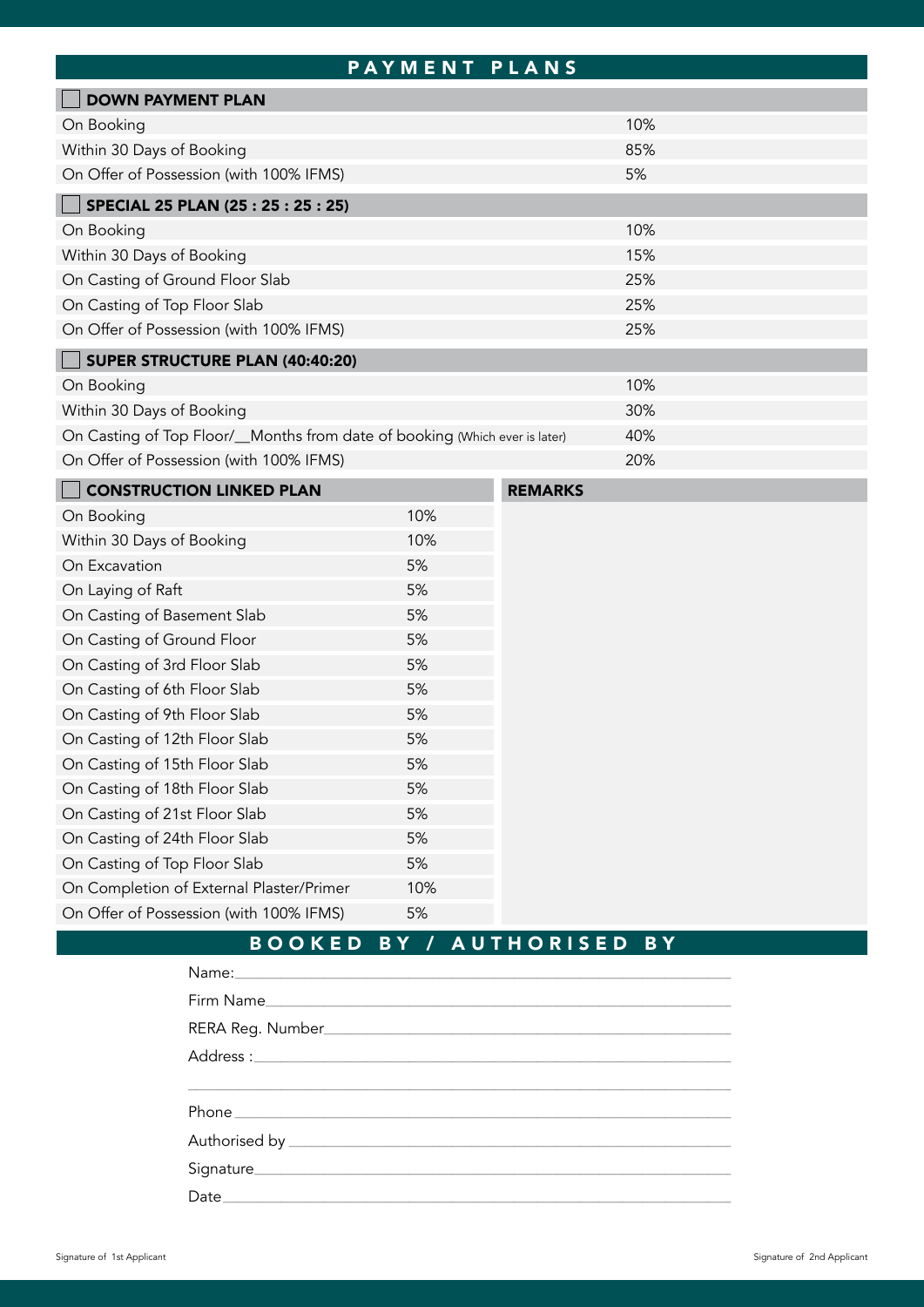#### TERMS & CONDITIONS FORMING INTEGRAL PART OF APPLICATION FOR THE BOOKING/ALLOTMENT OF APARTMENT/ COMMERCIAL SPACE/UNIT IN THE GROUP HOUSING PROJECT "IVY COUNTY" to be constructed / under construction by the Promoter on the Group Housing Plot No. GH-15, ECO City Sector – 75, Noida, Distt.

#### Gautam Budh Nagar, U.P. applied for by me/ us as per the particulars mentioned in the application form.

Whereas the New Okhla Industrial Development Authority, a body corporate constituted under Section 3 of the Uttar Pradesh Industrial Development Act, 1976, Noida, Distt. Gautam Budh Nagar, UP, (hereinafter referred to as the 'Authority'/ NOIDA'), launched the Group Housing Scheme Code GH-2009(V), and its corrigendum, as per the terms and conditions mentioned in the brochure / details of the Scheme released by it.

And Whereas Sub -Lessee / Promoter / PERFECT MEGASTRUCTURE PRIVATE LIMITED, in terms of the letter bearing no. Noida/MVN/2019/III-303/1131 dated 15.07.2019 is entitled to develop group housing<br>project on the Project Land a building bye-laws, regulations and directions of NOIDA / Competent Government Authorities and the Promoter undertake the development of the said plot as a group housing project.

And Whereas, the promoter herein, / PERFECT MEGASTRUCTURE PRIVATE LIMITED., proposes to develop the aforesaid plot as group housing project, as per the approved plans, under the project named 'IVY County' on the aforesaid plot.

AND WHEREAS, M/s / PERFECT MEGASTRUCTURE PRIVATE LIMITED., has clear and marketable title over the said plot bearing no Plot No. GH-15, ECO City. Sector – 75, Noida, Distt. Gautam Budh Nagar, U.P on a total plot area of 20,639.00 sq. mtrs.( Project Land), with leasehold rights for a period of 90 years, with possession; subject to mortgage rights in favour of the banks / financial / lending institutions.

And Whereas, I / We, the applicant (s) / intending allottee(s) herein are fully aware that my / our right that on the allotment of the apartment / commercial space / unit applied for booking / allotment vide my /<br>our appli

Whereas all terms & conditions of the lease deeds of the above Group Housing project executed in favour of the Promoter shall also be applicable to the intending allottee(s).

- 1. The promoter shall develop the proposed group housing project IVY County as per the building plans approved by the NOIDA Authority / as per the revised / modified building plans as may be sanctioned at any<br>1. time in fu
- That the applicant (s) / intending allottee(s) has / have seen / examined all the relevant documents relating to the title / ownership of the project land and has/have fully satisfied himself/ themselves about the title and the rights of the said promoter to execute / construct the project and market and sell the apartments / properties therein.
- 3. That the applicant(s) / intending Allottee(s) agree and undertake to abide by all the rules, regulations, terms and conditions, bye-laws of the NOIDA AUTHORITY as well as the Government orders/<br>Notifications/ directions
- 4. That saving and excepting the particular Apartment proposed to be allotted, the intending allottee(s) shall have no claim or right of any nature or kind whatsoever in respect of any other apartment / commercial space / unit etc.; whether allotted or not unsold apartment, open spaces, paking places, lobbies, staircases, lifts, terraces, roofs, spaces for commercial, parks, basements, parking spaces<br>(excepting what has b builder shall have every right to sell / lease out the vacant apartment (s) or the complete block of the apartments as a whole or in part to one or more person(s), company(ies) / institution(s) whosoever, for short term or long term, as considered / decided by the promoter, in its sole discretion.
- 5. That as per the Layout Plan, it is envisaged that the apartment(s) on all the Floors shall be sold as independent unit(s)/ apartment(s). The allottee(s) shall have proportionate impartible and undivided share in the project land, as per the applicable laws / statutory rules / regulations.
- 6. That the intending Allottee(s) shall not be permitted to carry out any construction / or encroach upon in any manner; the terrace of the tower (s) or anywhere in the project complex. The Promoter, however,<br>shall have th shall accordingly carry out construction of additional apartment(s) / space (s) as per applicable laws. . The applicant(s) / intending allottee(s) / allottee(s) shall not interfere, in any manner, with such rights and authority of the promoter, who shall be the exclusive owners of the apartment(s) / commercial space(s) / unit(s) subsequently constructed as per the revised / modified sanction plans for the additional F.A.R. 7. Carpet Area/Built-up Area/Super Area
- Carpet Area: Carpet Area is the net usable floor area of an apartment, excluding the area covered by the external walls, areas under services shafts exclusive balcony or veranda area and exclusive open terrace area, but includes the area covered by the internal partition walls of the apartment.

Built-Up Area: Built-Up Area shall mean the total polyline (p.Line) area measured on the outer line of the unit including balconies and/or terrace with or without roof. The outer walls which are shared with<br>another unit sh

Super Area: Super Area Shall mean the entire area of the said apartment enclosed by its periphery walls, including half of the area under common walls between two flats, and full area of walls in other case; area under columns, cupboards, window projections and balconies; and (ii) proportionate share of service areas to be utilized for common use of facilities, including but not limited to lobbies, staircase,<br>circulating areas

- 8. That after the execution of allotment letter the intending Allottee(s) shall be treated /referred as Allottee(s).
- 9. That if the allottee(s) make the payment towards the cost /installment of the apartment by way of cheque and the cheque is dishonoured for any reason whatsoever, it shall be treated as if the allottee(s) have<br>defaulted
- 10. That the intending Allottee(s) shall abide by all laws, rules and regulations of the NOIDA AUTHORITY/Local Bodies/State Govt. of U. P. , comply with all the mandatory requirements and compliances as the Ministry of Environmental Impact Assessment (EIA) norms, U. P. Pollution Control Board/Water Commission and of the proposed Body Corporate, Association of the Buyers (as and when formed till then as<br>prescribed by the Devel complex. The Apartment shall be used for the purpose for which it is allotted.
- 11. That the installments in respect of payment of apartment will be due at the intervals, as per prescribed payment plans laid down by the Promoter/Company/Developer/builder. In case payment is not protor is the threath o basic price of the apartment will be forfeited and balance amount, if any, will be refunded to the allottee without any interest.
- 12. That if for any reason the booking of the Apartment is cancelled by the intending Allottee(s) or the Developer/builder/promoter (with valid reasons), then 10% of the Basic price of Apartment will be forfeited and<br>balan brokerage/commission will also be forfeited along with the earnest money of 10% of Basic Cost. Amount paid to any tax authorities out of money received from allottee(s)/intending Allotee(s) shall not be refunded.
- 13. That the schedule of installments under the payment plan shall be final and binding on the intending Allottee(s). It is made clear that timely payment is the essence of this allotment 14. That I / We have seen the drawings / approved plans displayed at the site office of the project /Registered / corporate office of the promoter/Developer/builder of "IVY County" project and have satisfied myself / ourse materially affecting the approved / revised approved building plans.
- 15. That the intending allottee (s) has/have seen and accepted the proposed plans, designs, specifications which are mentioned in the Sales prospectus. Any alteration/modification in the layout plan/ building plans, designs as the Promoter/ developer/builder may deem fit or as directed by any competent authority(ies) resulting any change in the Leasable area/carpet Area of the Apartment, any time prior to and upon the possession of the Apartment, the Developer/builder/promoter shall intimate to the intending Allottee(s), in writing, the changes thereof and the resultant change, if any, in the price of the<br>Apartment to be pa within 30 days from the date of such notice failing which the intending allottee (s) shall be deemed to have given his/her /their consent or objection to the developer/builder/promoter within 30 days from<br>the date of such Authority plus 1%, unless provided otherwise under the rules ('Interest') from the date when such excess amount was paid by the Allottee.

If there is any increase in the carpet area of the apartment, which is not more than 3% (three percent) of the carpet area of the apartment, allotted to applicant(s)/ intending Allottee(s), the Promoter can<br>demand such amo the applicant(s)/ intending Allottee(s) requests for cancellation of the apartment under this para / clause, the applicant(s)/ intending Allottee(s) shall be entitled to the refund of entire monies paid by the<br>applicant(s)

All these monetary adjustments shall be made at the same rate per square meter/square foot as agreed herein above in application form. The applicant(s)/intending Allottee(s) agrees and confirms that the<br>Promoter shall refu the previous allottee, the date of re-allotment of the said apartment

- 16. That the developer/builder/promoter can make any type of change of layout /elevation/design besides alteration in open spaces, green area or parking spaces etc. as and when required or deemed fit<br>after approvals from t
- 17. That a written intimation for completion of apartment/project will be send to the intending allotee(s) and 'Fit-out period' of one quarter will commence from the date of offer for possession the said fit out period is an order to facilitate the intending allottee(s) to communicate the exact date by which he/she/they will be taking the physical possession of his/her/their own apartment after complying with<br>requisite formali
- 18. That the developer/builder/promoter shall complete the development / construction of the Flat on or before December 2024 which is the date provided by promoter at the time of registration with UPRERA. In case of delay in construction of the said Flat attributable to delay of Developer, the Developer would pay annual interest at the rate equal to MCLR (Marginal Cost of Lending Rate) on home loan of State Bank of India<br>as applica
- 19. That the construction of the Complex is likely to be completed in the stipulated time subject however, to force major circumstances, delay or failure due to war, flood, drought, fire, cyclone, earthquake or any other calamity caused by nature, and / or any order / directions by any competent Court or other competent authorities, tribunal, commission, board etc., government policy, guidelines, bye laws,<br>decisions, etc. or f / building / project is delayed due to the Force Majeure conditions then the Allottee agrees that the Promoter shall accordingly be entitled to the extension of time for completion of the project and<br>correspondingly delive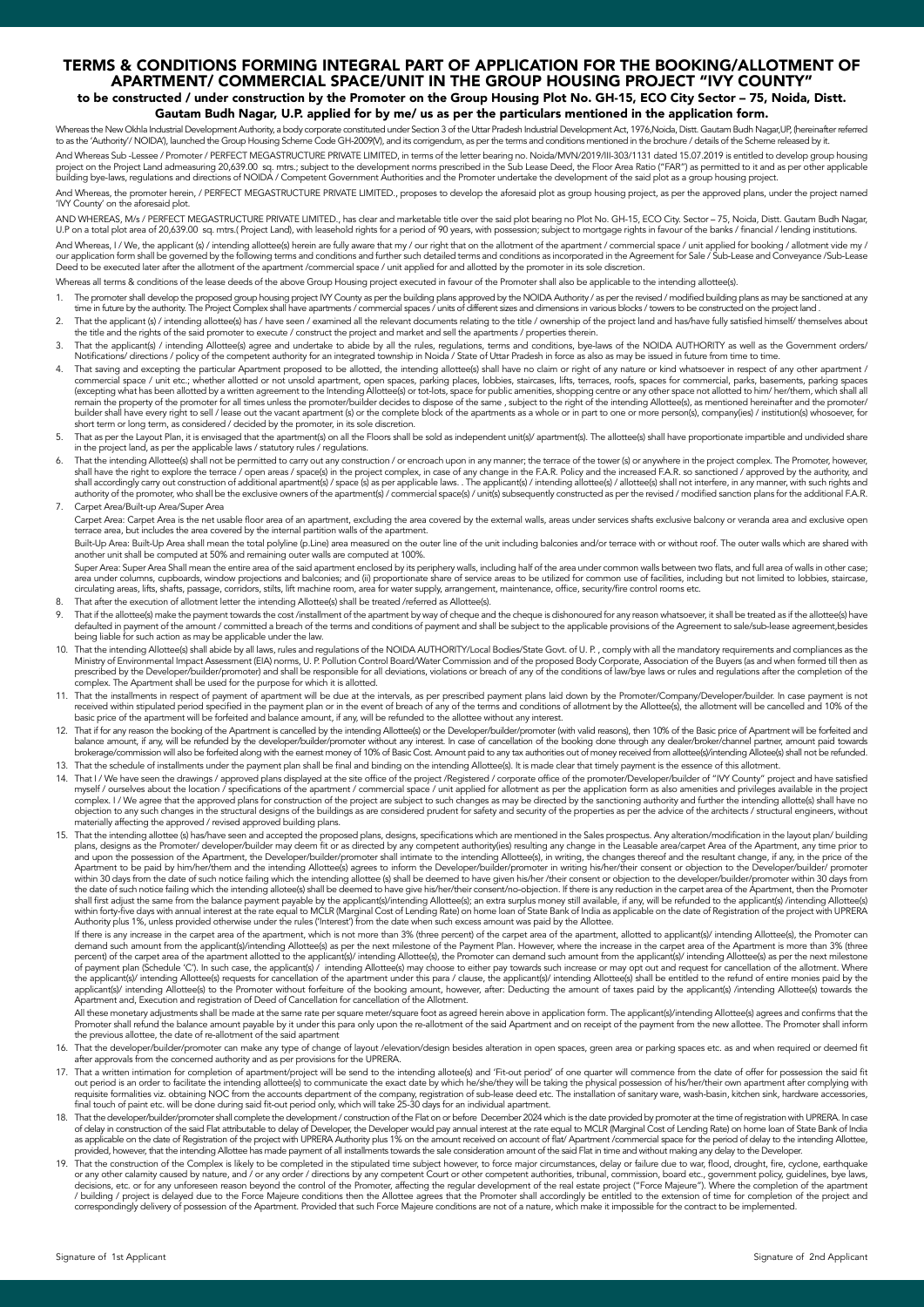- 20. That any request for any change in construction of any type in the apartment from the intending Allottee(s) will not be entertained.
- 21. That after taking possession of Apartment the intending Allottee(s) shall have no claim, except the mandate of Real Estate (Regulation and Develpoment) Act 2016, against the Developer/builder/promoter as regards any structural defect or any other defect in workmanship, quality or provision of services or any other obligations of the Promoter
- 22. That All taxes such as House Tax, Water Tax, Sewerage Tax, Service Tax, GST, Electricity charges or any other taxes or charges shall be payable by the intending Allottee(s) from the date hereof or date of possession or deemed date of possession declared by the Developer /builder /promoter, whichever is earlier.
- 23. The Buyer/Allottee(s) shall pay to the Developer a sum of Rs.40/- (Rupees Forty Only) per sq.ft. of the Saleable/Super area of the Flat towards Interest Free Maintenance Security(IFMS) as replacement of Rs.40/- (Rupees installations, devices and equipments, painting of exterior walls of the complex, major repairs of common areas and facilities, as and when required to be attended to, in the absolute discretion of the Developer. It is clarified and agreed by the buyer that any expenses / cost incurred by the developer/builder/promoter towards replacement / repairs of any equipment / plant and machinery etc. Installed<br>/ underused for pro against the advance maintenance charges paid by the buyer or out of IFMS deposited at the time of the allotment of the flat.
- 24. That the intending Allottee(s) consents that he/she/they will have to allow sweepers/ maintenance staff to enter in his/her/their apartment/duct etc. for Cleaning/maintaining/repairing of the pipes/ leakage/ seepage in his/her/their Apartment or any other Apartment.
- %25. That it is clearly explained, understood and agreed by the intending allottee(s) that if for any Force majeure reason, as stated above , be it for a circumstance, beyond the control of the company /developer/<br>builder/
- 26. It is hereby agreed, understood and declared by and between the parties that a Sub Lease Deed shall be executed and registered in favour of the intending allottee(s) after the apartment has been finally constructed at the site; and further only after the payment of total sale consideration, and other charges/ dues etc. as agreed herein by the intending allottee(s) to the developer/builder/promoter. The other connected expenses i.e. cost of Stamp duty for registration of the Sub Lease deed/ Registry, registration charges / fee, miscellaneous expenses and Advocate legal fee/charges etc. shall be
- borne and paid by the intending allottee(s). The intending allottee(s) will be responsible and liable for paying under stamp duty, deficiency in stamps and valuation/ under valuation of the apartment for the<br>purposes of st 27. It is hereby agreed, understood and declared by and between the parties that expenses i.e. cost of Stamp duty for registration of the agreement to sell/Sub Lease, registration charges / fee, miscellaneous
- expenses and Advocate legal fee/charges etc. shall be borne and paid intending allottee(s).
- 28. Apart from the above mentioned charges, charges for Electricity connection, Gas connection, maintenance charges, club subscription/usage charges, water and sewerage connection, dual meter, FTTH or any other services will be charged extra at the time of offer of possession.
- 29. That the intending Allottee(s) shall abide by all laws, rules and regulations of the NOIDA AUTHORITY/Local Bodies/State Govt. of U. P. and of the proposed Body Corporate, Association of the Buyers (as and when formed till then as prescribed by the Developer /builder/promoter) and shall be responsible for all deviations, violations or breach of any of the conditions of law/ bye laws or rules and regulations<br>after the com
- 30. That the intending Allottee(s) is aware that various apartment are being allotted to various persons under uniform terms and conditions. The intending Allottee(s) agrees that he will use the said apartment for residential purpose and shall not use the aforesaid apartment for any other purpose which may or likely to cause nuisance to intending Allottee(s) of other apartments in this Complex, to crowd the passages or to use it for any illegal or immoral purpose.
- 31. That the Apartment shall be used for activities as are permissible under the Law.
- 32. That the intending Allottee(s) consents that for repairing any damages in the toilets/ bathroom/any other portion of the other Apartment caused due to his negligence or willful act. The intending allottee(s) will be<br>re
- 33. That the contents of each Apartment along with the connected structural part of the building shall be insured by the intending Allottee(s) at his/her/their own cost against the fire, earthquake etc. The Developer/builder/promoter after handing over the possession of a particular Apartment shall in no way be responsible for safety, stability etc. of the structure. The intending Allottee(s) will pay all charges towards insurance either by him individually or through society collectively if so formed for the maintenance of building.
- 34. That the Developer/builder/promoter covenants with the intending Allottee(s) that they shall peacefully hold and enjoy the said apartment without any interruption by the Developer/ builder /promoter or by any person claiming under the Developer/builder/promoter. The intending Allottee(s) shall have right to sell or rent the apartment after taking possession of the apartment.
- 35. That Developer/builder/promoter may get single point electric connection for the complex from the PaschimanchalVidyutVitran Nigam Limited or any other concerned Authority and will be distributed through separate meters to the intending Allottee(s) through prepaid system. The intending Allottee(s) will get the electric connection for the capacity, as decided by the developer/<br>builder/promoter at the tim provide individual electricity connection directly to the allottees, then the allottee(s) shall bear and pay the necessary cost and expenses including towards infrastructure development charges, to the<br>Promoter to enable i account directly to the concerned authority, as per demand.
- 36. That the maintenance charges , Power back up charges, fixed charges for electricity, club charges and power back-up, Township maintenance charges and city level maintenance charges or any other charges decided by the developer/builder/promoter or agency maintaining the complex will be deducted through prepaid electric meter system.
- 37. It is clearly understood that the car parking space is a package deal with the sale of the flat/ dwelling unit. The developer/builder/promoter has explained and the buyer has agreed that the specific area for the agree decide the same in its exclusive discretion including the mode of allotment. It is further agreed that in case of a buyer has been allocated additional parking, the car parking space may be allotted in the<br>discretion of th of additional car parking space in the event of additional construction / expansion in view of the permission for additional F.A.R, the developer may in its discretion, convert the existing car parking space in a manner to create additional space for car parking by and including and not limited to the use of mechanical parking technology, without however, disturbing the right of the buyer of the flat as to be allotted parking granted herein.
- 38. All parking will be allotted at the sole discretion of the company/developer. It can be mechanical or non-mechanical depending upon the technical feasibility of the project.
- 39. Further, if there is any service tax, GST, trade tax and any additional levies, rates, taxes, charges, compensation to the farmers, cess and fees etc. as assessed and attributable to the developer/builder/<br>promoter as proportionate share [in proportion as attributable to the allottee(s)/owner(s)].
- 40. It is hereby agreed, understood and declared by and between the parties that the developer/builder/promoter may take construction finance/demand loan for the construction of the above Complex from the Banks/Financial Institutions after mortgaging the land/apartment in the said Project/Complex. However, the Sub Lease Deed in respect of Apartment in favour of intending Allottee(s) will beexecuted<br>& registered free fro
- 41. That until a sublease deed is executed & registered, the Developer/builder/promoter shall continue to be the owner of the Apartment and also the construction there on and this allotment shall not give to the intending Allottee(s) any rights or title or interest therein even though all payments have been received by the Developer/builder/promoter. The developer/builder/promoter shall the first lien and<br>charge on the apar constructing any Apartment as the contractor of the Intending Allottee(s), but on the other hand the Developer/builder/promoter is constructing the Complex as its own and the sale will be affected after the actual construction/finishing of the Apartment by the execution of sub lease deed.
- 42. That the intending Allottee(s) agrees, and undertakes that he/she/they shall, after taking possession or receiving deemed possession of the said Apartment, as the case may be or at any time thereafter, have no objection to the Developer/builder/promoter constructing or continuing with the construction of the remaining structures in the Project or other buildings adjoining the<br>Apartment sold to the intending A
- 43. That the intending Allottee(s) shall get his/her/their complete address and e mail id registered with the Developer/builder/promoter at the time of booking and it shall be his responsibility to inform the Developer/builder/promoter by registered A/D letter/ personal delivery about subsequent change, if any, in his/her/their address, failing which all demand letters/notices and letters posted at the first<br>registered address consequences that might occur there from.
- 44. All or any disputes arising out or touching upon or in relation to the terms and conditions of this agreement including the interpretation and validity of the terms thereof and the respective rights and<br>obligations of
- 45. In case of NRI / Foreign Nationals of Indian Origin allottee(s) the observance of the provisions of the Foreign Exchange Management Act, 1999, and any other law as may be prevailing shall be responsibility of the allottee(s), including seeking prior permission of RBI / any other government agency, as may be applicable. In case, the permission for acquisition of the apartment is not granted to the allottee(s),<br>the amount rece
- 46. That the allottee(s) / apartment owners may undertake minor internal alterations in his/ her/ their unit only with the prior written approval of the company / concerned statutory authorities. The allottee(s) shall not be allowed to effect any changes/ alterations as may cause / is likely to cause damage the structure (column, beams, slabs etc.) of the block/ or the unit or to any part of adjacent units; changes that may affect the facade or common areas of the building or as cause encroachment on the common spaces in the building.
- 47. That the transfer of the rights of the allottee(s) for the apartment will be at the discretion of the developer/builder/promoter and would require prior written approval of the developer /builder/promoter and also subject to payment of such fee / administrative charges as prescribed by the developer/builder/promoter from time to time.
- 48. It is made clear that any commitment/representation made and/or information delivered by any of the channel partner/sub-agent or their representative to any flat buyer/customer, which is not mentioned in the brochure/application form/ Flat buyer agreement/agreement to sale/Sub lease shall not carry any authorization made on behalf of company. If any flat buyer demands some addition/ alteration within the policy of the company, in that case, the authorized signatory of the company is the right person to make such agreement.
- 49. Post-dated cheques to be given at the time of booking or execution of agreement in case of Time linked Plans,
- 50. No plan change request will be entertained.
- 51. Company reserves the right to withdraw the payment plan at its sole discretion without any prior notice.
- 52. Interest equal to MCLR (Marginal Cost of Lending Rate) on home loan of State Bank of India as applicable on the date of Registration of the project with UPRERA Authority plus 1% Per annum shall be charged in case of delay in payment.
- 53. The company and its agents do not endorse any kind of credit notes.
- 54. That the intending allottee has seen and verified all above said plan and approval and does not have any objection for the same.